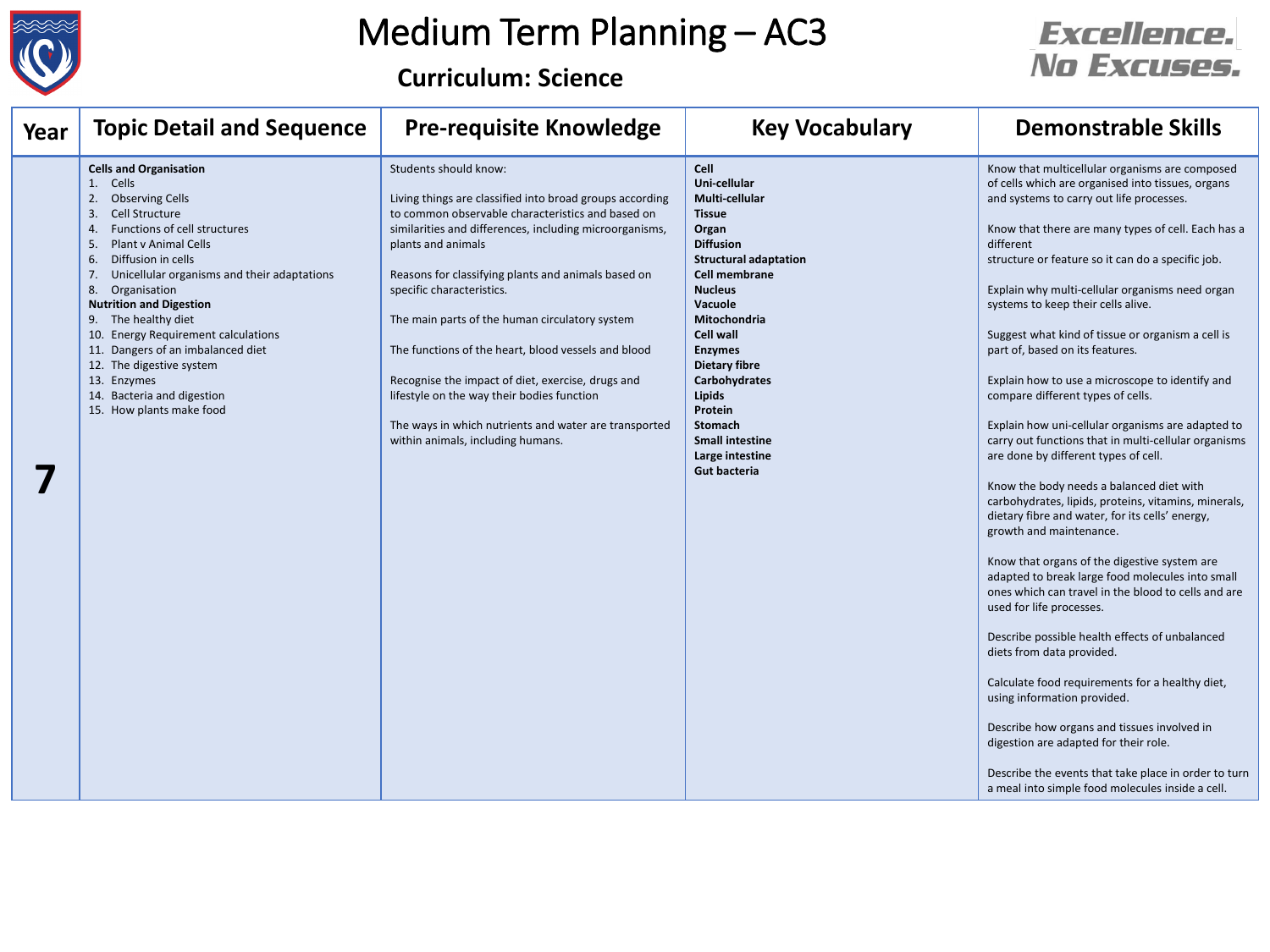

**Curriculum: Science**

| Year | <b>Topic Detail and Sequence</b>                                                                                                                                                                                                                                                                                                                                                                                                                                                                                                                                                                                                          | <b>Pre-requisite Knowledge</b>                                                                                                                                                                                                                                                                                                                                                                                                                                                                                                                                                                                                                                                                                                                                                                                                                                                                                                                                                                                                                                                                                                                                                                                                                                                                                                                                                                                                                                                                                                                                                                                                | <b>Key Vocabulary</b>                                                                                                                                                                                                                                                                                                                                                                                      | <b>Demonstrable Skills</b>                                                                                                                                                                                                                                                                                                                                                                                                                                                                                                                                                                                                                                                                                                                                                                                                                                                                                                                                                                                                                                                                                                                                                                                                                                                                                                                                                                                                                    |
|------|-------------------------------------------------------------------------------------------------------------------------------------------------------------------------------------------------------------------------------------------------------------------------------------------------------------------------------------------------------------------------------------------------------------------------------------------------------------------------------------------------------------------------------------------------------------------------------------------------------------------------------------------|-------------------------------------------------------------------------------------------------------------------------------------------------------------------------------------------------------------------------------------------------------------------------------------------------------------------------------------------------------------------------------------------------------------------------------------------------------------------------------------------------------------------------------------------------------------------------------------------------------------------------------------------------------------------------------------------------------------------------------------------------------------------------------------------------------------------------------------------------------------------------------------------------------------------------------------------------------------------------------------------------------------------------------------------------------------------------------------------------------------------------------------------------------------------------------------------------------------------------------------------------------------------------------------------------------------------------------------------------------------------------------------------------------------------------------------------------------------------------------------------------------------------------------------------------------------------------------------------------------------------------------|------------------------------------------------------------------------------------------------------------------------------------------------------------------------------------------------------------------------------------------------------------------------------------------------------------------------------------------------------------------------------------------------------------|-----------------------------------------------------------------------------------------------------------------------------------------------------------------------------------------------------------------------------------------------------------------------------------------------------------------------------------------------------------------------------------------------------------------------------------------------------------------------------------------------------------------------------------------------------------------------------------------------------------------------------------------------------------------------------------------------------------------------------------------------------------------------------------------------------------------------------------------------------------------------------------------------------------------------------------------------------------------------------------------------------------------------------------------------------------------------------------------------------------------------------------------------------------------------------------------------------------------------------------------------------------------------------------------------------------------------------------------------------------------------------------------------------------------------------------------------|
| 8    | <b>Pure and Impure Substances</b><br>What is a pure substance?<br>2.<br>Mixtures<br>Dissolving<br>3.<br>Diffusion<br>4.<br>Filtration<br>5.<br>Evaporation<br>6.<br>Distillation<br>7.<br>8.<br>Chromatography<br>Identifying pure substances<br>9.<br><b>Current Electricity</b><br>10. Current<br>11. Series and Parallel Circuits<br>12. Branches in circuits<br>13. Rate of flow of charge<br>14. PD<br>15. Resistance (as a ratio)<br>16. Measuring the resistance of different materials<br><b>Static Electricity</b><br>17. Charging objects by the movement of electrons<br>18. Concept of fields as areas in which a forces acts | Students should know:<br>Properties of solids, liquids and gases can be described<br>in terms of particles in motion but with differences in<br>the arrangement and movement of these same<br>particles: closely spaced and vibrating (solid), in random<br>motion but in contact (liquid), or in random motion and<br>widely spaced (gas).<br>Observations where substances change temperature or<br>state can be described in terms of particles gaining or<br>losing energy<br>A pure substance consists of only one type of element<br>or compound and has a fixed melting and boiling point.<br>Mixtures may be separated due to differences in their<br>physical properties.<br>The method chosen to separate a mixture depends on<br>which physical properties of the individual substances<br>are different.<br>Most substances are not pure elements, but<br>compounds or mixtures containing atoms of different<br>elements. They have different properties to the<br>elements they contain.<br>Identify common appliances that run on electricity<br>Construct a simple series electrical circuit, identifying<br>and naming its basic parts, including cells, wires, bulbs,<br>switches and buzzers<br>Identify whether or not a lamp will light in a simple<br>series circuit, based on whether or not the lamp is part<br>of a complete loop with a battery<br>Recognise that a switch opens and closes a circuit and<br>associate this with whether or not a lamp lights in a<br>simple series circuit<br>Recognise some common conductors and insulators,<br>and associate metals with being good conductors. | <b>Particle</b><br><b>Particle</b><br><b>Density</b><br>Evaporate<br>Solvent<br>Solute<br><b>Dissolve</b><br>Solution<br>Solute<br><b>Pure substance</b><br><b>Mixture</b><br><b>Element</b><br>Compound<br><b>Potential difference</b><br><b>Negatively charged</b><br><b>Electrons</b><br>Charged up<br><b>Electrostatic force</b><br><b>Current</b><br><b>Series</b><br><b>Parallel</b><br><b>Field</b> | Properties of solids, liquids and gases can be<br>described in terms of particles in motion but with<br>differences in the arrangement and<br>Observations where substances change<br>temperature or state can be described in terms of<br>particles gaining or losing energy.<br>Explain unfamiliar observations about gas pressure<br>in terms of particles.<br>Explain the properties of solids, liquids and gases<br>based on the arrangement and movement of their<br>particles.<br>Explain changes in states in terms of changes to<br>the energy of particles.<br>A pure substance consists of only one type of<br>element or compound and has a fixed melting and<br>boiling point.<br>Explain how substances dissolve using the particle<br>model.<br>Use the solubility curve of a solute to explain<br>observations about solutions.<br>Use evidence from chromatography to identify<br>unknown substances in mixtures.<br>Choose the most suitable technique to separate<br>out a mixture of substances<br>Model different electrical quantities<br>Describe how current changes in series and<br>parallel circuits when components are changed.<br>Turn circuit diagrams into real series and parallel<br>circuits, and vice versa.<br>Describe what happens when charged objects are<br>placed near to each other or touching.<br>Use a sketch to describe how an object charged<br>positively or negatively became charged up. |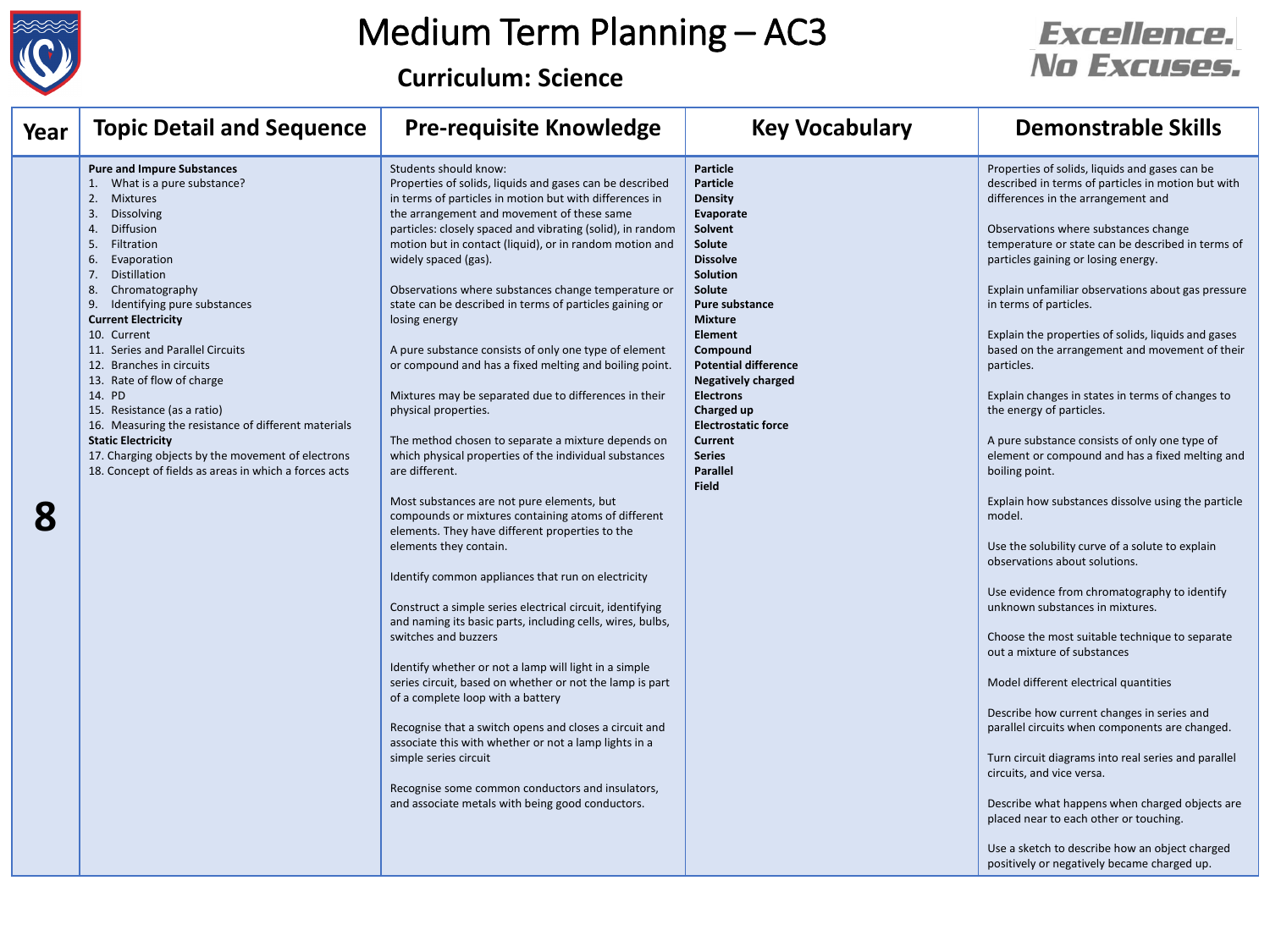

#### **Curriculum: Science**

| Year | <b>Topic Detail and Sequence</b>                                                                                                                                                                                                                                                                                                                                                                                                                                                                                                                                                                                                                                                                                                                                                                                       | <b>Pre-requisite Knowledge</b>                                                                                                                                                    | <b>Key Vocabulary</b>                                                                                                                                                                      | <b>Demonstrable Skills</b>                                                                                                                                                                                                                                                                                                                                                                                                                                                                                                                                                                                                                                                                                                                                           |
|------|------------------------------------------------------------------------------------------------------------------------------------------------------------------------------------------------------------------------------------------------------------------------------------------------------------------------------------------------------------------------------------------------------------------------------------------------------------------------------------------------------------------------------------------------------------------------------------------------------------------------------------------------------------------------------------------------------------------------------------------------------------------------------------------------------------------------|-----------------------------------------------------------------------------------------------------------------------------------------------------------------------------------|--------------------------------------------------------------------------------------------------------------------------------------------------------------------------------------------|----------------------------------------------------------------------------------------------------------------------------------------------------------------------------------------------------------------------------------------------------------------------------------------------------------------------------------------------------------------------------------------------------------------------------------------------------------------------------------------------------------------------------------------------------------------------------------------------------------------------------------------------------------------------------------------------------------------------------------------------------------------------|
|      | Reproduction<br>Reproduction in humans<br>Male and female reproductive systems<br>3.<br><b>Menstrual Cycle</b><br>Gametes<br>4.<br>Fertilisation<br>5.<br>Pregnancy and birth<br>6.<br>Impact of lifestyle on pregnancy<br>7.<br>Reproduction in plants<br>8.<br>Flower structure<br>9.<br>Fertilisation and dispersal in plants<br>11. Quantitative investigation of dispersal methods<br>Health<br>12. Drugs and behaviour<br>13. Drugs and health problems<br>14. Drugs and life processes<br>15. Communicable (infectious) diseases<br>16. Viral diseases<br>17. Bacterial diseases<br>18. Fungal diseases<br>19. Protist diseases<br>20. Human defence systems<br>21. Vaccination<br>22. Antibiotics and painkillers<br>23. Discovery and development of drugs<br>24. Monoclonal antibodies)<br>25. Plant disease | Students should know:<br>The differences in the life cycles of a mammal, an<br>amphibian, an insect and a bird<br>The life process of reproduction in some plants and<br>animals. | Gamete<br><b>Fertilisation</b><br>Gestation<br><b>Bacteria</b><br><b>Antibiotics</b><br>Antibody<br>Antigen<br><b>Vaccine</b><br><b>Transmission</b><br><b>Efficacy</b><br><b>Immunity</b> | Explain whether substances are<br>passed from the mother to the<br>foetus or not.<br>Use a diagram to show stages<br>in development of a foetus from<br>the production of sex cells to<br>birth.<br>Describe causes of low fertility<br>in male and female reproductive<br>systems.<br>Identify key events on a diagram<br>of the menstrual cycle.<br>Describe the effects of recreational drugs<br>(including substance misuse) on behaviour, health<br>and life processes.<br>Describe key features of different pathogens and<br>give examples of diseases caused in plants and<br>animals.<br>Describe how the human body fights disease<br>Describe how vaccination, antibiotics and<br>painkillers help the body.<br>Describe the process of drug development. |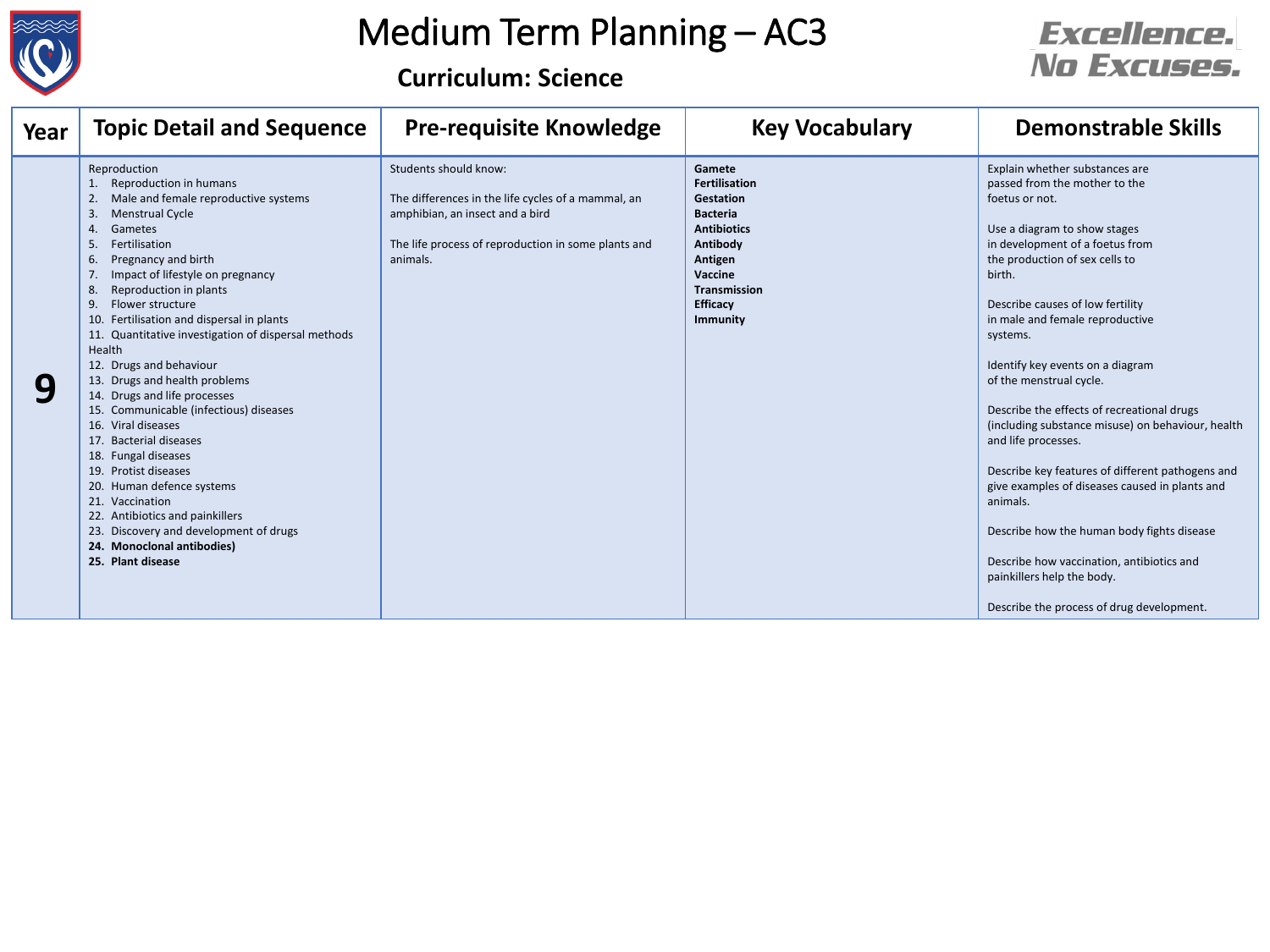

**Curriculum: Science**

| Year | <b>Topic Detail and Sequence</b>                                                                                                                                                                                                                                                                                                                                                                                                                                                                                                                                                                                                                                                                                                                                                                                                                                                                                                                                                                                                                                                                                                                                                                                                                                       | <b>Pre-requisite Knowledge</b>                                                                                                                                                                                                                                                                                                                                                                                                                                                                                                                                                                                                                                                                                                                                                                                                                                                                                                                                                                                                                                                                                                                                                  | <b>Key Vocabulary</b>                                                                                                                                                                                                                                                                                                                                                                                                      | <b>Demonstrable Skills</b>                                                                                                                                                                                                                                                                                                                                                                                                                                                                                                                                                                                                                                                                                                                                                                                                                                                                                                                                                                                                                                                                                                                                                                                                                                                                                                                                                                                                                                                                                                |
|------|------------------------------------------------------------------------------------------------------------------------------------------------------------------------------------------------------------------------------------------------------------------------------------------------------------------------------------------------------------------------------------------------------------------------------------------------------------------------------------------------------------------------------------------------------------------------------------------------------------------------------------------------------------------------------------------------------------------------------------------------------------------------------------------------------------------------------------------------------------------------------------------------------------------------------------------------------------------------------------------------------------------------------------------------------------------------------------------------------------------------------------------------------------------------------------------------------------------------------------------------------------------------|---------------------------------------------------------------------------------------------------------------------------------------------------------------------------------------------------------------------------------------------------------------------------------------------------------------------------------------------------------------------------------------------------------------------------------------------------------------------------------------------------------------------------------------------------------------------------------------------------------------------------------------------------------------------------------------------------------------------------------------------------------------------------------------------------------------------------------------------------------------------------------------------------------------------------------------------------------------------------------------------------------------------------------------------------------------------------------------------------------------------------------------------------------------------------------|----------------------------------------------------------------------------------------------------------------------------------------------------------------------------------------------------------------------------------------------------------------------------------------------------------------------------------------------------------------------------------------------------------------------------|---------------------------------------------------------------------------------------------------------------------------------------------------------------------------------------------------------------------------------------------------------------------------------------------------------------------------------------------------------------------------------------------------------------------------------------------------------------------------------------------------------------------------------------------------------------------------------------------------------------------------------------------------------------------------------------------------------------------------------------------------------------------------------------------------------------------------------------------------------------------------------------------------------------------------------------------------------------------------------------------------------------------------------------------------------------------------------------------------------------------------------------------------------------------------------------------------------------------------------------------------------------------------------------------------------------------------------------------------------------------------------------------------------------------------------------------------------------------------------------------------------------------------|
|      | <b>Chemical Changes</b><br>Reactivity of metals<br>2.<br>Metal oxides<br>The reactivity series<br>-3.<br>Extraction of metals and reduction<br>-4.<br>Oxidation and reduction in terms of electrons (HT<br>-5.<br>only)<br>Reactions of acids with metals<br>6.<br>Neutralisation of acids and salt production<br>7.<br>Soluble salts<br>8.<br>The pH scale and neutralisation<br>9.<br>10. Titrations (chemistry only)<br>11. Strong and weak acids (HT only)<br>12. The process of electrolysis<br>13. Electrolysis of molten ionic compounds<br>14. Using electrolysis to extract metals<br>15. Electrolysis of aqueous solutions<br>16. Representation of reactions at electrodes as half<br>equations (HT only)<br>Homeostasis & Response<br>17. Homeostasis<br>18. The human nervous system<br>19. The brain (biology only)<br>20. The eye (biology only)<br>21. Control of body temperature (biology only)<br>22. Human endocrine system<br>23. Control of blood glucose concentration<br>24. Maintaining water and nitrogen balance in the<br>body (biology only)<br>25. Hormones in human reproduction<br>26. Contraception<br>27. The use of hormones to treat infertility (HT only)<br>28. Negative feedback (HT only)<br>29. Plant hormones (biology only) | Students should know:<br>That the elements in a group all react in a similar way<br>and sometimes show a pattern in reactivity.<br>Explain how as you go down a group and across a<br>period the elements show patterns in physical<br>properties.<br>Identify the reactants and products in a chemical<br>reaction<br>Describe the properties, reactions and their products of<br>metals.<br>Explain how metals can be placed in a reactivity series.<br>Define acids and alkalis in terms if ions.<br>Describe the pH scale and place common chemicals on<br>there.<br>Name common indicators and state the colours for<br>different pH values.<br>Explain how uni-cellular organisms are adapted to carry<br>out functions that in multi-cellular organisms are done<br>by different types of cell.<br>Know the body needs a balanced diet with<br>carbohydrates, lipids, proteins, vitamins, minerals,<br>dietary fibre and water, for its cells' energy, growth and<br>maintenance.<br>Know that organs of the digestive system are adapted<br>to break large food molecules into small ones which can<br>travel in the blood to cells and are used for life<br>processes. | <b>Brain</b><br>Central nervous system (CNS)<br>Cerebellum<br><b>Cerebral cortex</b><br><b>Enzyme</b><br><b>Glucose</b><br>Hypothalamus<br>Medulla<br><b>MRI</b><br><b>Nervous system</b><br><b>Neurone</b><br><b>Neurotransmitter</b><br><b>Receptors</b><br><b>Reflex action</b><br><b>Stimulus</b><br>System<br>Synapse<br>Anode<br><b>Cathode</b><br><b>Electrolysis</b><br><b>lonic</b><br><b>Metal</b><br>Reactivity | The reactivity series shows metals in order of<br>reactivity.<br>The reactivity of a metal is related to its tendency<br>to form positive ions.<br>Iron and aluminium are extracted from their ores<br>in various ways.<br>Indicators are used to determine whether a<br>solution is acidic or alkaline.<br>Acids react with metals, bases and carbonates to<br>produce salts. Neutralisation is the reaction<br>between an acid and a base.<br>Electrolysis involves using electricity to break down<br>electrolytes to form elements.<br>The products of electrolysis can be predicted for a<br>given electrolyte.<br>The nervous system enables humans to react to<br>their surroundings and to coordinate their<br>behaviour. It comprises millions of neurones and<br>uses electrical impulses to communicate very<br>quickly.<br>The endocrine system secretes hormones into the<br>bloodstream from glands throughout the body.<br>Hormones produce an effect on specific target<br>organs in the body.<br>Hormones are secreted by glands in the endocrine<br>system. During puberty, hormones create changes<br>in physical and emotional characteristics.<br>Homeostasis is the regulation of internal<br>conditions inside cells or organisms, to create the<br>optimum conditions for biological function.<br>Hormones promote growth within plants. Plant<br>hormones are unequally distributed throughout<br>the stems and roots, which results in parts of the<br>plant growing in a particular direction. |